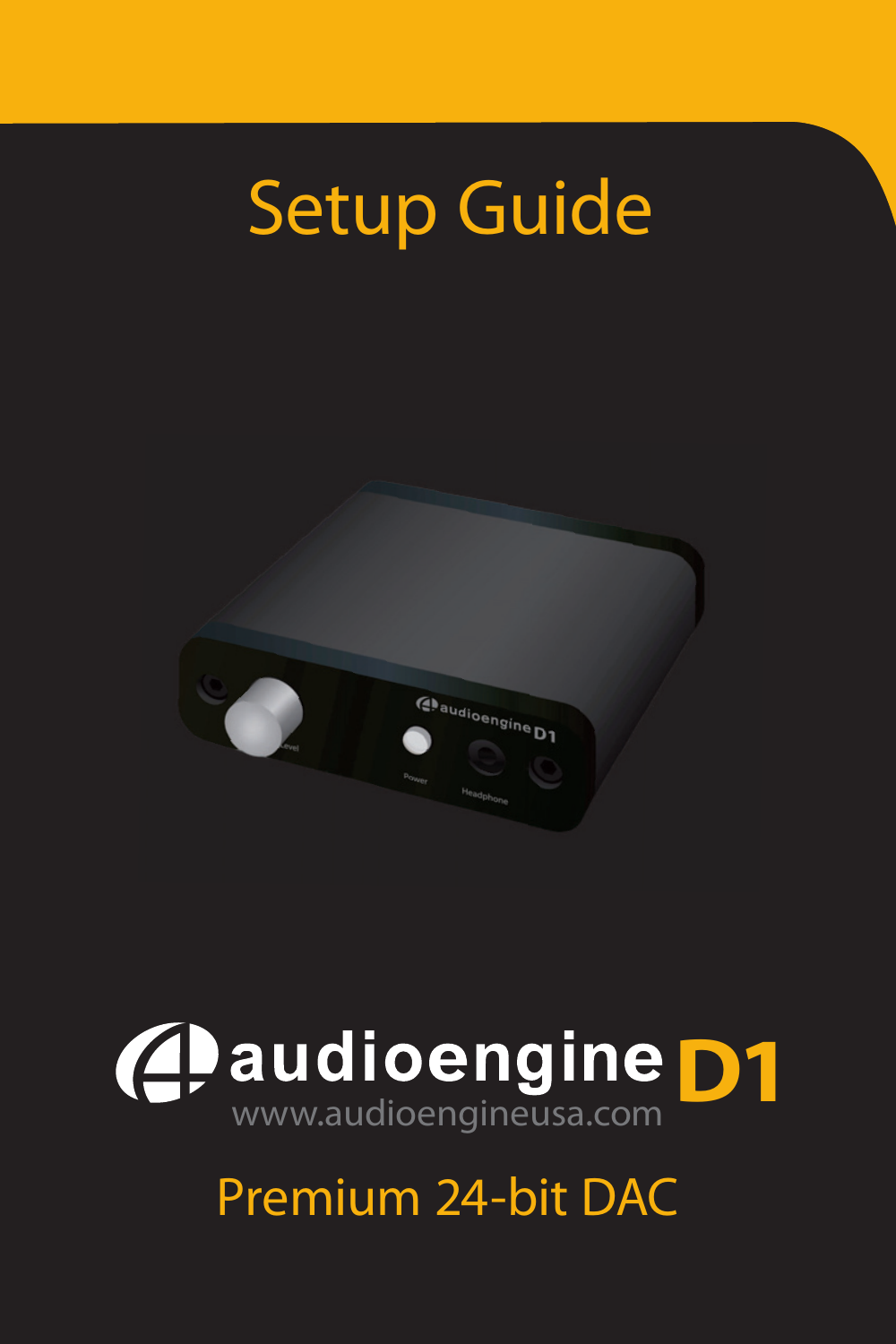## **Contents**

| Introduction      | Page 3  |
|-------------------|---------|
| Package Contents  | Page 3  |
| Cleaning          | Page 3  |
| Features          | Page 4  |
| Overview          | Page 4  |
| Quick Setup       | Page 6  |
| Troubleshooting   | Page 8  |
| Specifications    | Page 9  |
| Contact Us        | Page 10 |
| About Audioengine | Page 10 |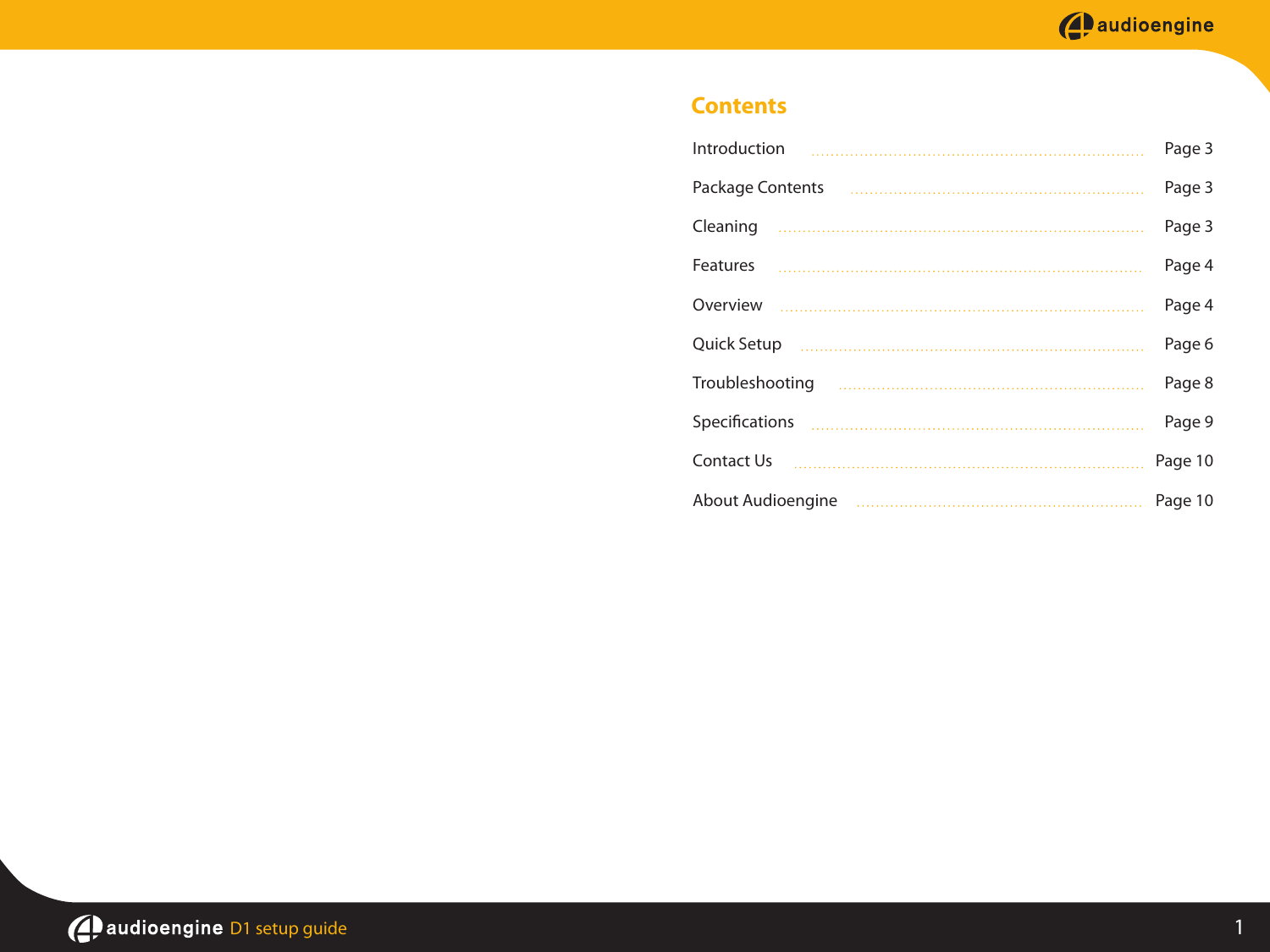## **Basic Safety Instructions**

- Read these instructions for all components before using this product.
- Keep these instructions for future reference.
- Heed all warnings on the product and in the owner's guide Follow all instructions.
- Do not use this apparatus near water or moisture. Do not use this product near a bathtub, washbowl, kitchen sink, laundry tub, in a wet basement, near a swimming pool, or anywhere else that water or moisture are present.
- Clean only with a dry cloth and as directed by the manufacturer. Unplug this product from the wall outle before cleaning.
- Do not block any ventilation openings. Install in accordance with the manufacturer's instructions.Toensure reliable operation of the product and to protect it from overheating, put the product in a position and location that will not interfere with its proper ventilation. For example, do not place the product on a bed, sofa, or similar surface that may block the ventilation openings. Do not put it in a built-in system, such as a bookcase or a cabinet that may keep air from flowing through it's ventilation openings.
- Do not install near any heat sources, such as radiators, heat registers, stoves or other apparatus that produce heat.
- Do not defeat the safety purpose of the polarized or grounding-type plug. A polarized plug has two blades with one wider than the other. A grounding-type plug has two blades and a third grounding prong. The wider blade or third prong are provided for your safety. If the provided plug does not fit in your outlet, consult and electrician for replacement of the obsolete outlet.
- Protect the power cord from being walked on or pinched, particularly at plugs, convenience receptacles, and the point where they exit from the apparatus.
- Only use attachments or accessories specified by the manufacturer.
- Use only with the cart, stand, tripod, bracket or table When a cart is used, use caution when moving the cart/apparatus



combination to avoid injury from tip-over.

- Unplug this apparatus during lightning storms or when unused for long periods of time to prevent damage to this product.
- Refer all servicing to qualified service personnel.
- Servicing is required when the apparatus has been damaged in any way such as power supply cord or plug is damaged, liquid has been spilled or objects have fallen into the apparatus, the apparatus has been exposed to rain or moisture, does not operate normally, or has been dropped.
- Do not attempt to service this product yourself. Opening or removing covers may expose you to dangerous voltages or other hazards. Please contact the manufacturer to be referred to an authorized service center near you.
- To prevent risk of fire or electric shock, avoid over loading wall outlets, extension cords, or integral convenience receptacles.
- Do not let objects or liquids enter the product as they may touch dangerous voltage points or short out parts that could result in a fire or electrical shock.
- See product enclosure bottom for safety related markings.
- Use Proper Power Sources. Plug the product into a proper power source, as described in the operating instructions or as marked on the product.
- Avoid power lines– Use extreme care when installing an outside antenna system to keep from touching power lines or circuits, as contact with them may be fatal. Do not install external antennas near overhead power lines or other electric light or power circuits, nor where an antenna can fall into such circuits or power lines.

This device complies with part 15 of the FCC Rules. Operation is subject to the following two conditions: This device may not cause harmful interference and this device must accept any interference received, including interference that may cause undesired operatio.



ÉLECTIQUE, NE RETIREZ PAS LE COUVERCLE (OU L'ARRIÈRE.) IL NE SE TROUVE ÀL'INTÉRIEURAUCUNE PIÉCE POUVANT ÊTRE RÉPARÉE PAR L'USAGER. S'ADRESSER ÀUN REÉPARATEUR COMÉTENT.

## **Introduction**

Welcome to the Audioengine family and congratulations on your purchase of the Audioengine D1 Premium 24-bit DAC!

The Audioengine team is dedicated to bringing you the highest quality listening experience possible. The Audioengine D1 is designed with the same attention to detail and operational simplicity as all Audioengine products. Our goal is to get you to your music as simply as possible, without all the "gadget tinkering" that other products require.

As with our other past efforts, we thank all our customers and resellers for helping us create another great Audioengine product!

## **Package Contents**

- Audioengine D1 DAC
- USB cable
- Setup Guide

## **Cleaning**

Your D1 components are not water-resistant, so it's important that they should be kept free of moisture. You should clean only with a dry cloth or tissue and no liquid cleaners or solvents should be used.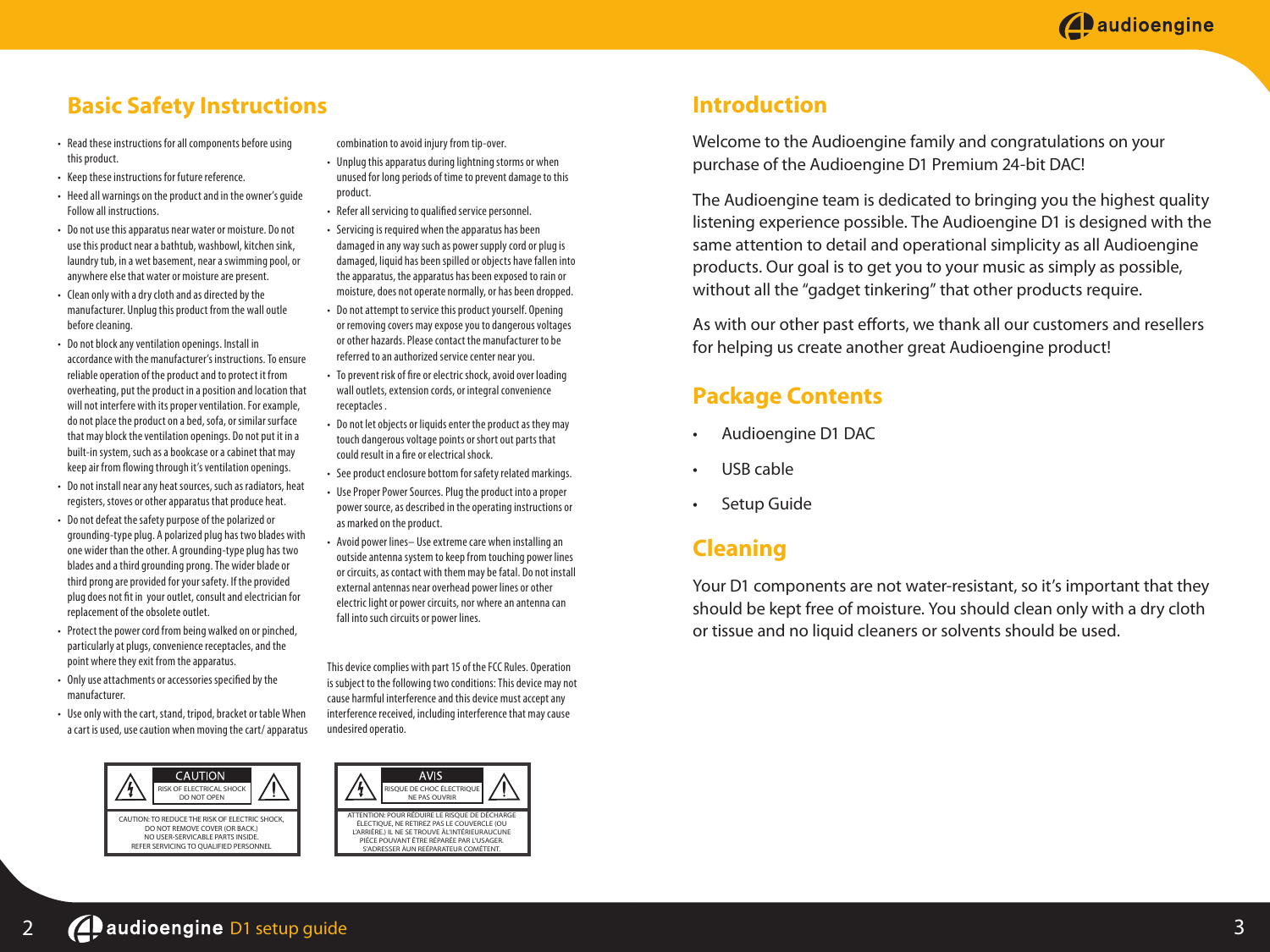## **4** audioengine

## **Features**

- Desktop or portable digital-to-analog convertor
- Mac or PC plug-and-play, no drivers to install
- High-performance headphone amp included
- USB and optical inputs
- USB-powered
- Stream bit-perfect 24/96 HD audio with low jitter
- Based on high-performance AK4396 DAC

## **Overview**

The D1 24-bit DAC is a simple yet powerful digital-to-analog converter, with performance and features usually found only in much more expensive DACs. It can accept USB or PCMstream optical inputs, and will automatically configure to match the inputs you deliver, with the optical input being dominant.





The D1 can process digital audio at any bit depth up to 24 bits, and any sample rate up to 192KHz. The D1 USB input can accept a USB audio stream from your computer or other USB source device. The D1 optical input can accept optical (PCM stereo) streams from any optical (TOSLINK) source, such as TVs, Apple TV®, DVD/BluRay players, CD players, etc.

Note: optical sources must be set to PCM Stereo.

The D1 output can be connected to any gear with an analog audio input, such as powered speakers, a boombox, stereo system, etc.

Power for the D1 is provided via the USB bus.

Note: when using the D1 with the optical output of your computer, the USB port on the computer can provide power. The D1 will sense that an optical input is present, and give that input priority.

USB power is "double regulated" to ensure that no USB bus power variations affect your output.

The D1 also contains a high-performance headphone amplifier.

Note: When headphones are plugged in, the analog output will be muted.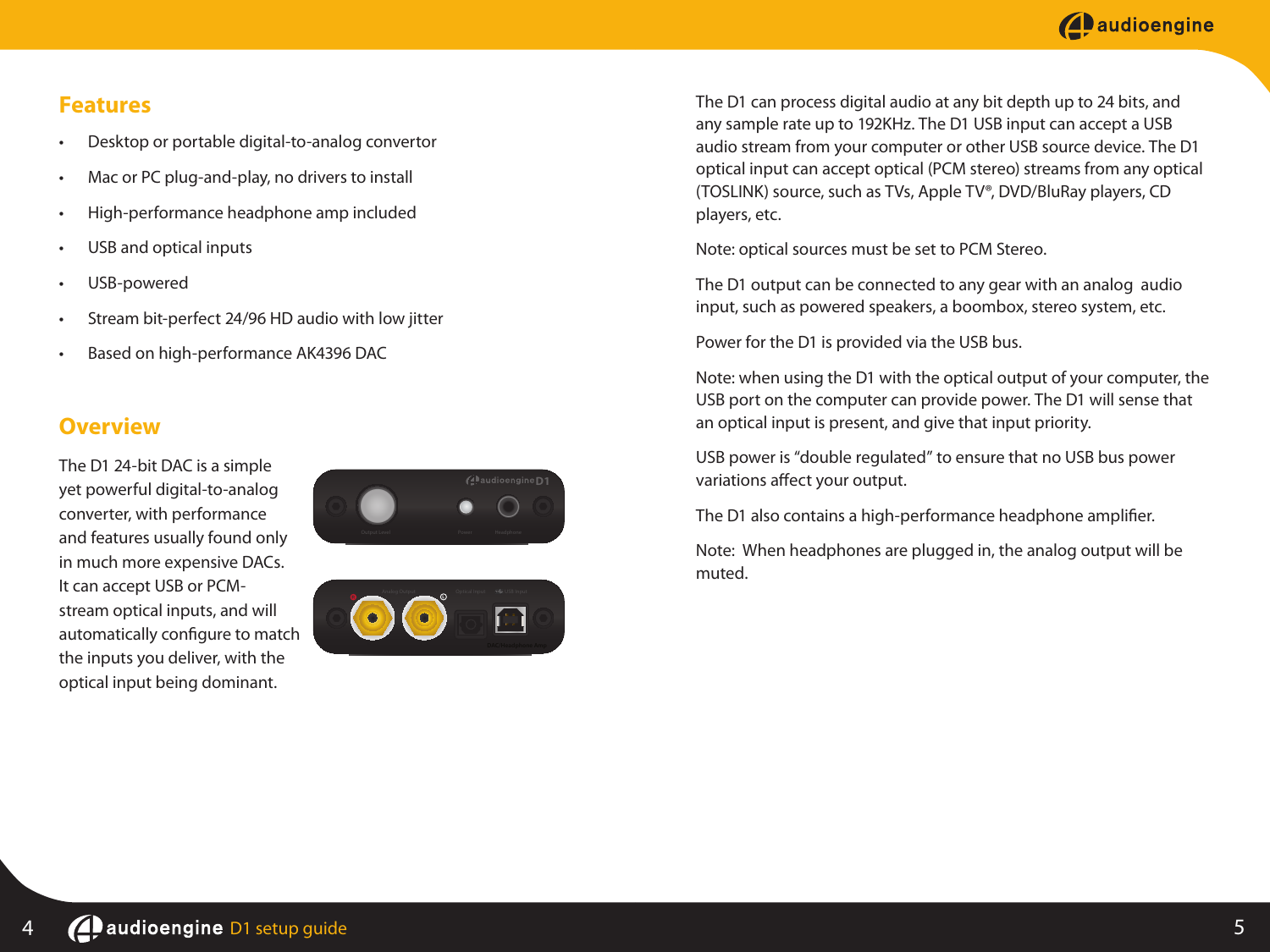## **Quick Setup**

The following diagrams show the most common configurations for D1 Setup.



Audioengine D1 - Config A

#### **USB from your computer**

Step 1 -- connect the D1 to your computer USB port.

For PC, the D1 should be recognized automatically.

For Mac, under System Preferences/Sound, select "Audioengine D1"

Step 2 –- connect the analog output of your D1 to any audio input of your active speakers, stereo, etc.

#### **For advanced setup tips visit: audioengineusa.com**

#### **Headphones**



#### **Optical Source**

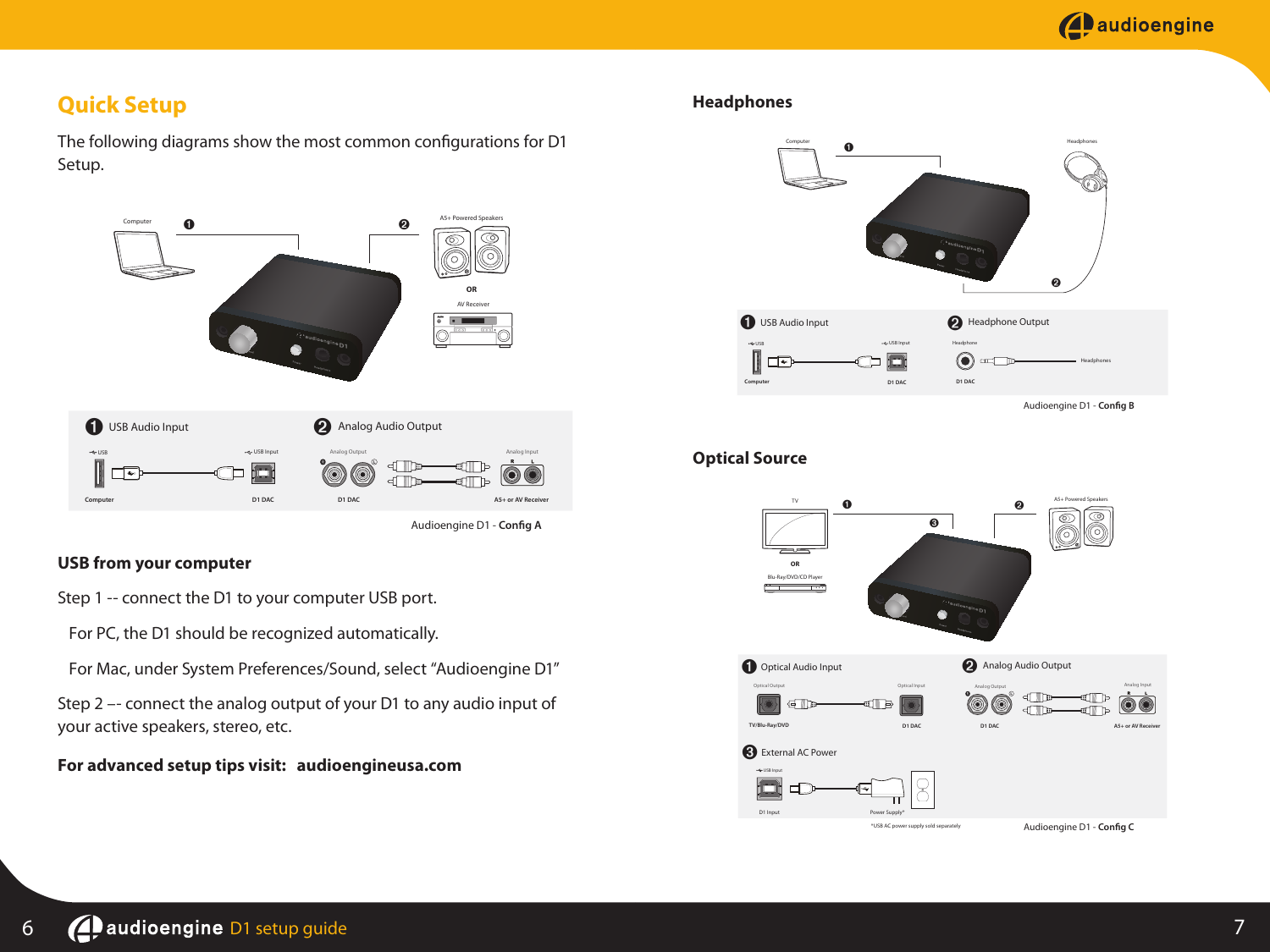## **Troubleshooting**

- I have connected my D1 as shown in the manual, but there is no music output.
	- 1. Check to see that the power light is lit. If not, try another USB output on your computer.
	- 2. Ensure that D1 is selected as your output device under Control Panel (PC) or System Preferences/Audio (Mac).
	- 3. Try another USB cable.
- I have connected my D1 to my TV/DVD/BluRay, but there is no sound output.
	- 1. Be sure that D1 is also connected to a USB power adapter, and that the power light is lit.
	- 2. Be sure that your TV/DVD/BluRay digital audio is set to "PCM Stereo".
- Only one channel plays through my D1.
	- 1. Check the RCA cables between your D1 and your sound system.
	- 2. Check your audio player to ensure that the balance is centered.

#### **Break-In Period**

Your DAC will sound great out of the box and will get better over time. However, give it 40 to 50 hours break-in time before doing any critical listening.

## **Specifications**

#### **Electrical**

| <b>Full Scale output</b>  | 2.0V RMS                  |
|---------------------------|---------------------------|
| <b>Frequency Response</b> | 10 Hz - 25 kHz, +/- 0.5db |
| S/N Ratio (DC to 20 kHz)  | $>110$ dB                 |
| THD+N (1 kHz FS 96 kS/s)  | $< 0.0025\%$              |
| <b>Interface</b>          |                           |
| Input Data Rate           | up to $192KS/s$           |
| Input Bit Depth           | up to 24 bits             |
| <b>USB</b>                | type 1.1 or above         |
| <b>Power Requirements</b> | 130 mA                    |

For additional specifications go to: audioengineusa.com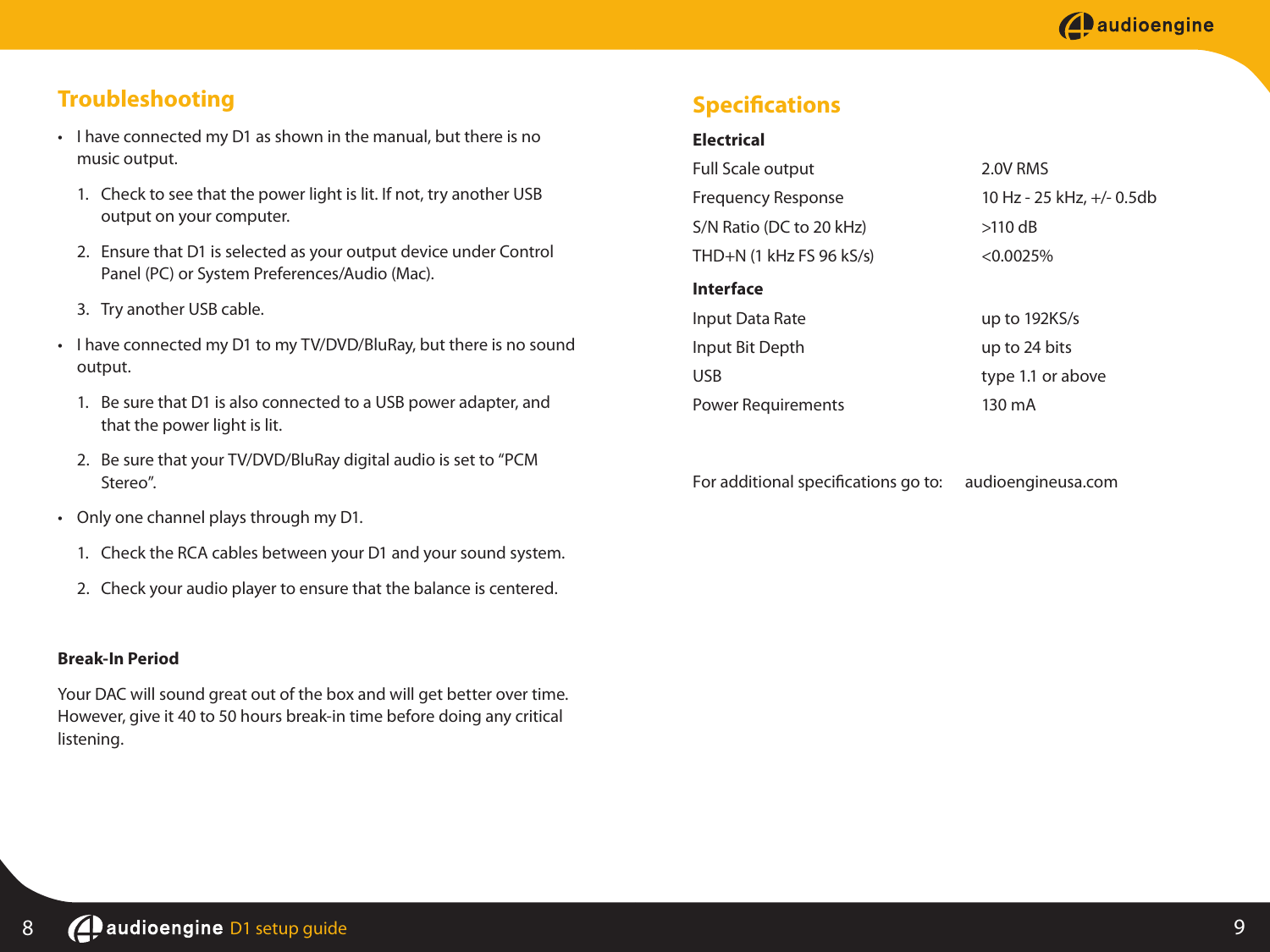## **Contact Us**

If you have any questions or feel you may need service, contact the reseller where you purchased your product or feel free to email us directly at: support@audioengineusa.com or call toll-free in the United States: (877) 853-4447

## **About Audioengine**

Audioengine designs and builds innovative audio products with all your music in mind. Great sound, simple but elegant designs, highquality materials, and truly useful features are what Audioengine is about. We sincerely hope you get as much enjoyment from our products as we've had creating them! For information about our other products go to:

www.audioengineusa.com

## **Information for Users on Disposal of Old Equipment [European Union]**



This symbol indicates that the electrical and electronic equipment should not be disposed as general household waste at its end-of-life. Instead, the product should be handed over to the applicable collection point for the recycling in accordance with your national legislation. By disposing of this product correctly, you will help to conserve the environment and human health that

could otherwise be caused by inappropriate waste handling of this product. For more information about collection point and recycling of this product, please contact your your household waste disposal service or the shop where you purchased the product. Penalties may be applicable for incorrect disposal of this waste, in accordance with national legislation.

## **[Other Countries outside the European Union]**

If you wish to dispose of this product, please do so in accordance with applicable national legislation or other rules in your country for the treatment of old electrical and electronic equipment.